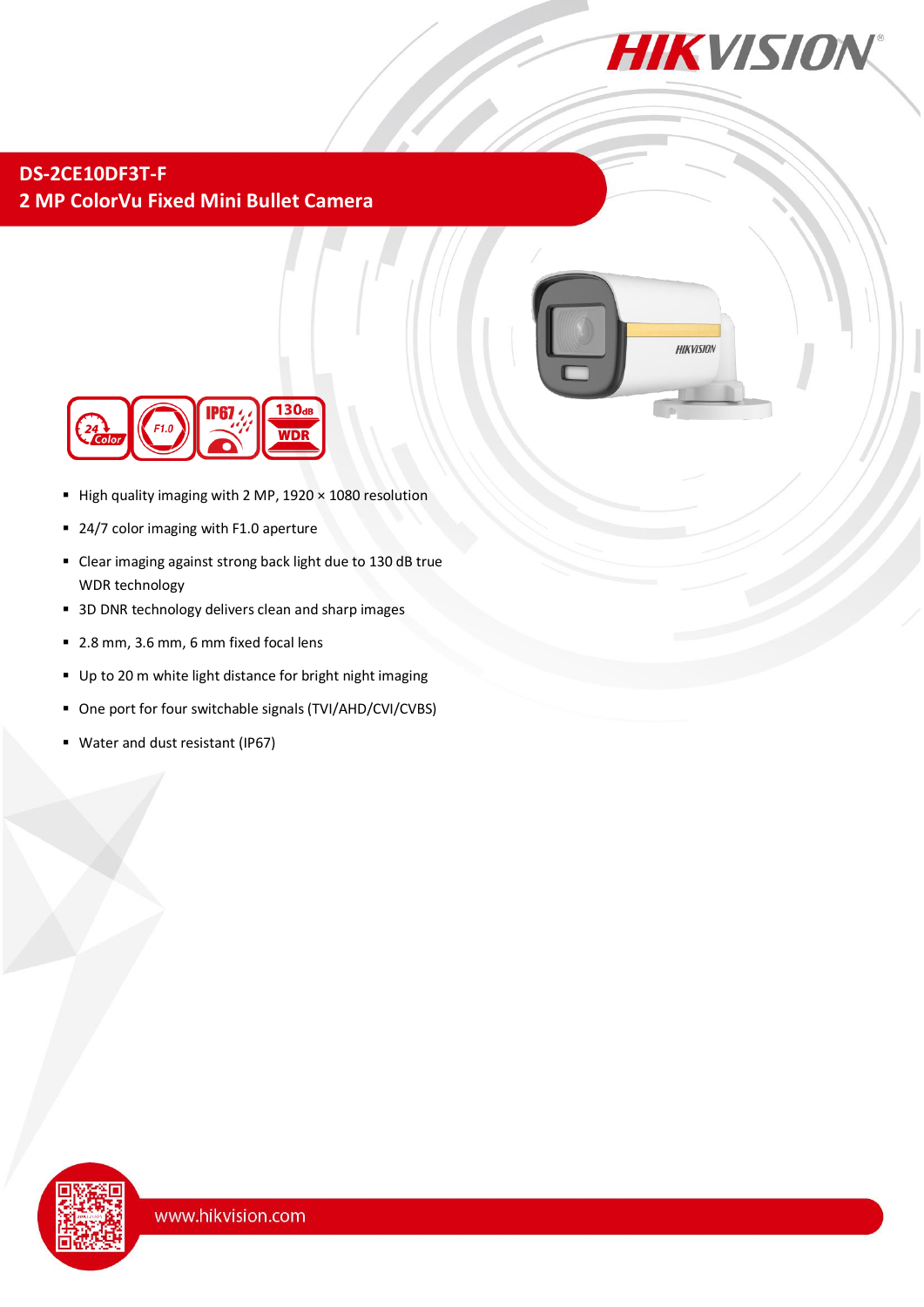

# **Specification**

| Camera                          |                                                                                                                                                                                                            |
|---------------------------------|------------------------------------------------------------------------------------------------------------------------------------------------------------------------------------------------------------|
| Image Sensor                    | 2 MP CMOS                                                                                                                                                                                                  |
| Signal System                   | PAL/NTSC                                                                                                                                                                                                   |
| Resolution                      | 1920 (H) × 1080 (V)                                                                                                                                                                                        |
| <b>Frame Rate</b>               | TVI: 1080p@25fps/30fps<br>CVI: 1080p@25fps/30fps<br>AHD: 1080p@25fps/30fps<br><b>CVBS: PAL/NTSC</b>                                                                                                        |
| Min. Illumination               | 0.0005 Lux@(F1.0, AGC ON), 0 Lux with white light ON                                                                                                                                                       |
| <b>Shutter Time</b>             | PAL: 1/25 s to 1/50,000 s; NTSC: 1/30 s to 1/50,000 s                                                                                                                                                      |
| Slow Shutter                    | Max. 16 times                                                                                                                                                                                              |
| Lens                            | 2.8 mm, 3.6 mm, 6 mm Fixed Lens                                                                                                                                                                            |
| Field of View                   | 2.8 mm, horizontal FOV: 98°, vertical FOV: 52°, diagonal FOV: 116°<br>3.6 mm, horizontal FOV: 77°, vertical FOV: 42°, diagonal FOV: 91°<br>6 mm, horizontal FOV: 51°, vertical FOV: 28°, diagonal FOV: 59° |
| Lens Mount                      | M12                                                                                                                                                                                                        |
| Light Alarm                     | Flashing Light Alarm (White Light), Solid Light Alarm (White Light)                                                                                                                                        |
| Day & Night                     | Color                                                                                                                                                                                                      |
| <b>WDR</b> (Wide Dynamic Range) | $\geq$ 130 dB                                                                                                                                                                                              |
| Angle Adjustment                | Pan: 0° to 360°, Tilt: 0° to 90°, Rotation: 0° to 360°                                                                                                                                                     |
| Menu                            |                                                                                                                                                                                                            |
| White Light                     | Auto/Off                                                                                                                                                                                                   |
| Image Mode                      | STD/HIGH-SAT/HIGHLIGHT                                                                                                                                                                                     |
| AGC                             | Yes                                                                                                                                                                                                        |
| Day/Night Mode                  | Color                                                                                                                                                                                                      |
| <b>White Balance</b>            | Auto/Manual                                                                                                                                                                                                |
| AE (Auto Exposure) Mode         | WDR, BLC, HLC, Global, HLS                                                                                                                                                                                 |
| Privacy Mask                    | 4 programmable privacy masks                                                                                                                                                                               |
| <b>Motion Detection</b>         | 4 programmable motion areas                                                                                                                                                                                |
| <b>Noise Reduction</b>          | 3D DNR/2D DNR                                                                                                                                                                                              |
| Language                        | English                                                                                                                                                                                                    |
| Function                        | Brightness, Contrast, Mirror, Defective Pixel Correction, Sharpness, Anti-Banding,<br>Smart Light                                                                                                          |
| <b>Lighting Mode</b>            | White Light                                                                                                                                                                                                |
| Interface                       |                                                                                                                                                                                                            |
| Video Output                    | Switchable TVI/AHD/CVI/CVBS                                                                                                                                                                                |
| General                         |                                                                                                                                                                                                            |
| <b>Operating Conditions</b>     | -40°C to 60°C (-40°F to 140°F), Humidity: 90% or less (non-condensing)                                                                                                                                     |
| Power Supply                    | 12 VDC ± 25%,<br>*You are recommended to use one power adapter to supply the power for one camera.                                                                                                         |
| Consumption                     | Max. 2.9 W                                                                                                                                                                                                 |
| Protection Level                | <b>IP67</b>                                                                                                                                                                                                |
| Material                        | Metal                                                                                                                                                                                                      |
| White Light Range               | Up to 20 m                                                                                                                                                                                                 |
| Communication                   | <b>HIKVISION-C</b>                                                                                                                                                                                         |
| Dimension                       | 161.1 mm × 70 mm × 70 mm (6.34" × 2.76" × 2.76")                                                                                                                                                           |
| Weight                          | Approx. 388 g (0.86 lb.)                                                                                                                                                                                   |